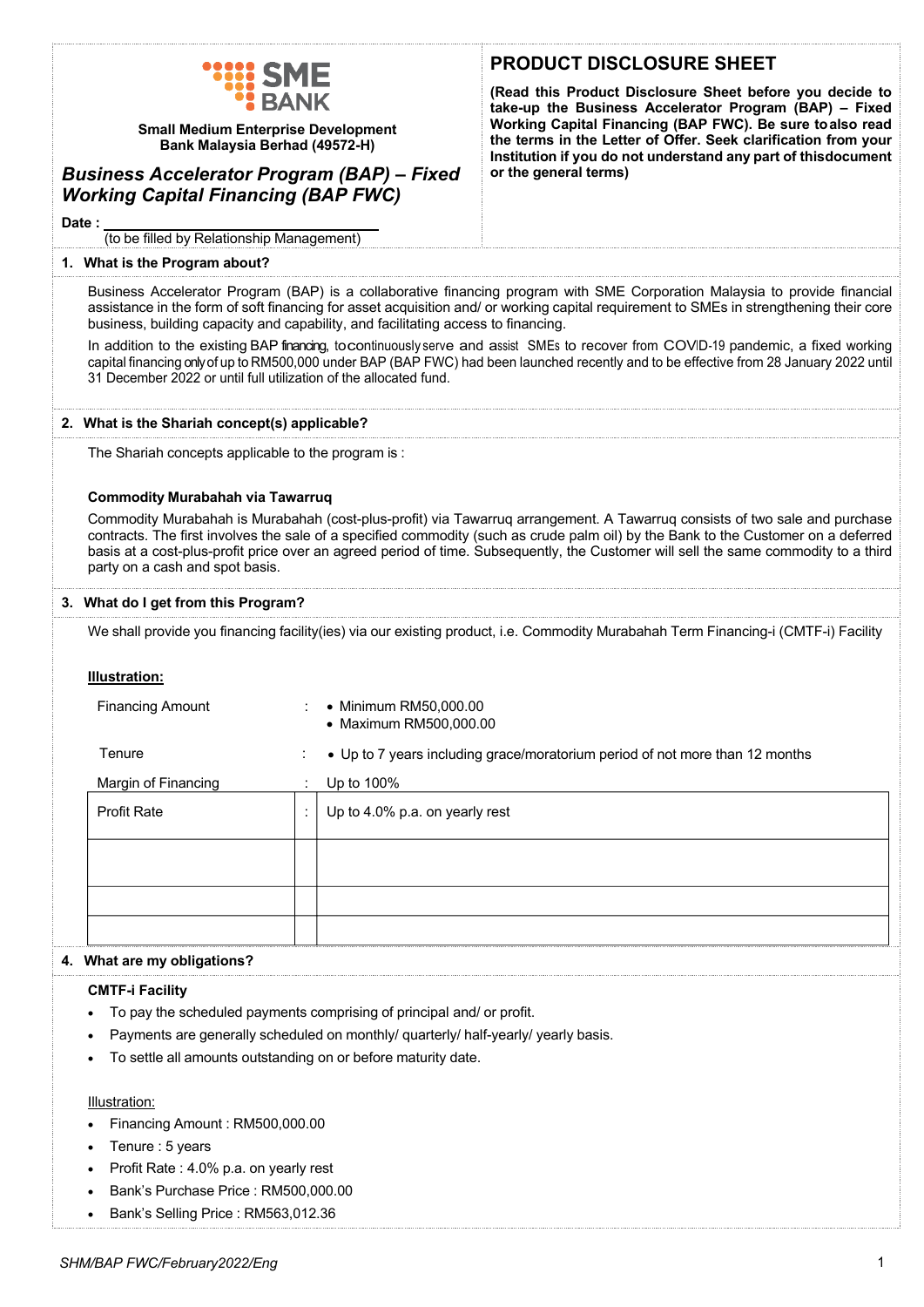| 5. What are the fees and charges that I have to pay?                                                                                                                                                                                                                   |  |  |
|------------------------------------------------------------------------------------------------------------------------------------------------------------------------------------------------------------------------------------------------------------------------|--|--|
|                                                                                                                                                                                                                                                                        |  |  |
| a) Stamp Duties:                                                                                                                                                                                                                                                       |  |  |
| As per the Stamp Duty Act 1949 (Revised 1989).                                                                                                                                                                                                                         |  |  |
| b) Legal and Disbursement Fees:                                                                                                                                                                                                                                        |  |  |
| As per Solicitor's Remuneration Order including fees for registration of charge, land search, bankruptcy search, taxes and other<br>charges as per the scale fees charged by the Solicitors.                                                                           |  |  |
| c) Valuation Fee:                                                                                                                                                                                                                                                      |  |  |
| As charge by the Valuer (if applicable).                                                                                                                                                                                                                               |  |  |
| d) Trading Fee:<br>The trading fee for buying and selling the commodities shall be charged to the customer's as part of fees & charges. The<br>customer shall pay the trading fee of RM10.00 for RM1,000,000.00 or part thereof for every transaction (if applicable). |  |  |
| e) Other Fees and Charges:                                                                                                                                                                                                                                             |  |  |
| All fees and charges are non-refundable and may be updated by the Bank on our website at www.smebank.com.my from time<br>to time.                                                                                                                                      |  |  |
| 6. What if I fail to fulfill my obligations?                                                                                                                                                                                                                           |  |  |
| Ta'widh (compensation) for Late Payment<br>$\bullet$                                                                                                                                                                                                                   |  |  |
| The Bank has the right to be compensated on late and default payment based on the following mechanism:                                                                                                                                                                 |  |  |
| <b>Before maturity</b>                                                                                                                                                                                                                                                 |  |  |
| Actual loss up to 1% on overdue payment for facility within default period as per the following formula:                                                                                                                                                               |  |  |
| Overdue Installment(s) x 1% x No. of Overdue day(s) / 365                                                                                                                                                                                                              |  |  |
| <b>After maturity</b>                                                                                                                                                                                                                                                  |  |  |
| Bank shall collect compensation charges from date of maturity to date of payment on actual loss up to prevailing IIMM rate on<br>outstanding balance, as per the following formula:                                                                                    |  |  |
| Outstanding Balance x IIMM% x No. of Overdue day(s) / 365                                                                                                                                                                                                              |  |  |
| <b>Post Judgement</b>                                                                                                                                                                                                                                                  |  |  |
| The court may impose a late payment charge on judgement debt, subsequent to the judgement.                                                                                                                                                                             |  |  |
| The formula for late payment charges on post judgement as following:                                                                                                                                                                                                   |  |  |
| Judgement Sum x IIMM% x No. of Overdue day(s) / 365                                                                                                                                                                                                                    |  |  |
| Note:                                                                                                                                                                                                                                                                  |  |  |
| IIMM = Islamic Interbank Money Market<br>i.<br>The compensation for late payment shall not be compounded or by any other method approved by the Shariah Advisory<br>ii.<br>Council of Bank Negara Malaysia.                                                            |  |  |
| Legal action will be taken if you fail to respond to reminder notices. The security may be enforced and you will have to bear all<br>$\bullet$<br>costs. You are also responsible to settle any shortfall after the security is disposed.                              |  |  |
| For sample of illustrations on the application of Ta'widh, kindly refer to our website at www.smebank.com.my                                                                                                                                                           |  |  |
| 7. What if I fully settle the financing before its maturity?                                                                                                                                                                                                           |  |  |
| In line with BNM Guideline on Ibra` (rebate) for Sale Based Financing, Ibra' shall be granted for early settlement before the end of                                                                                                                                   |  |  |
| the financing tenure. Settlement prior to the end of the financing tenure shall include, but is not limited to, the following situations:                                                                                                                              |  |  |
| Early settlement or early redemption, including those arising from prepayments;<br>$\bullet$                                                                                                                                                                           |  |  |
| Settlement of the original financing contract due to financing restructuring exercise;<br>$\bullet$                                                                                                                                                                    |  |  |
| Settlement in the event of default; and<br>$\bullet$                                                                                                                                                                                                                   |  |  |
| Settlement in the event of termination or cancellation of financing before the maturity date.                                                                                                                                                                          |  |  |
| For variable rate financing, the Bank shall grant Ibra' on the difference between Ceiling Profit Rate and Prevailing Profit Rate.                                                                                                                                      |  |  |
| Formula calculation of Ibra':                                                                                                                                                                                                                                          |  |  |
| Ibra' (Rebate)<br>Unearned Profit - Early Settlement Charges (if any)<br>$\qquad \qquad =$                                                                                                                                                                             |  |  |
| For sample of illustrations on the application of Ibra' and settlement amount formula, kindly refer to our website at<br>www.smebank.com.my                                                                                                                            |  |  |